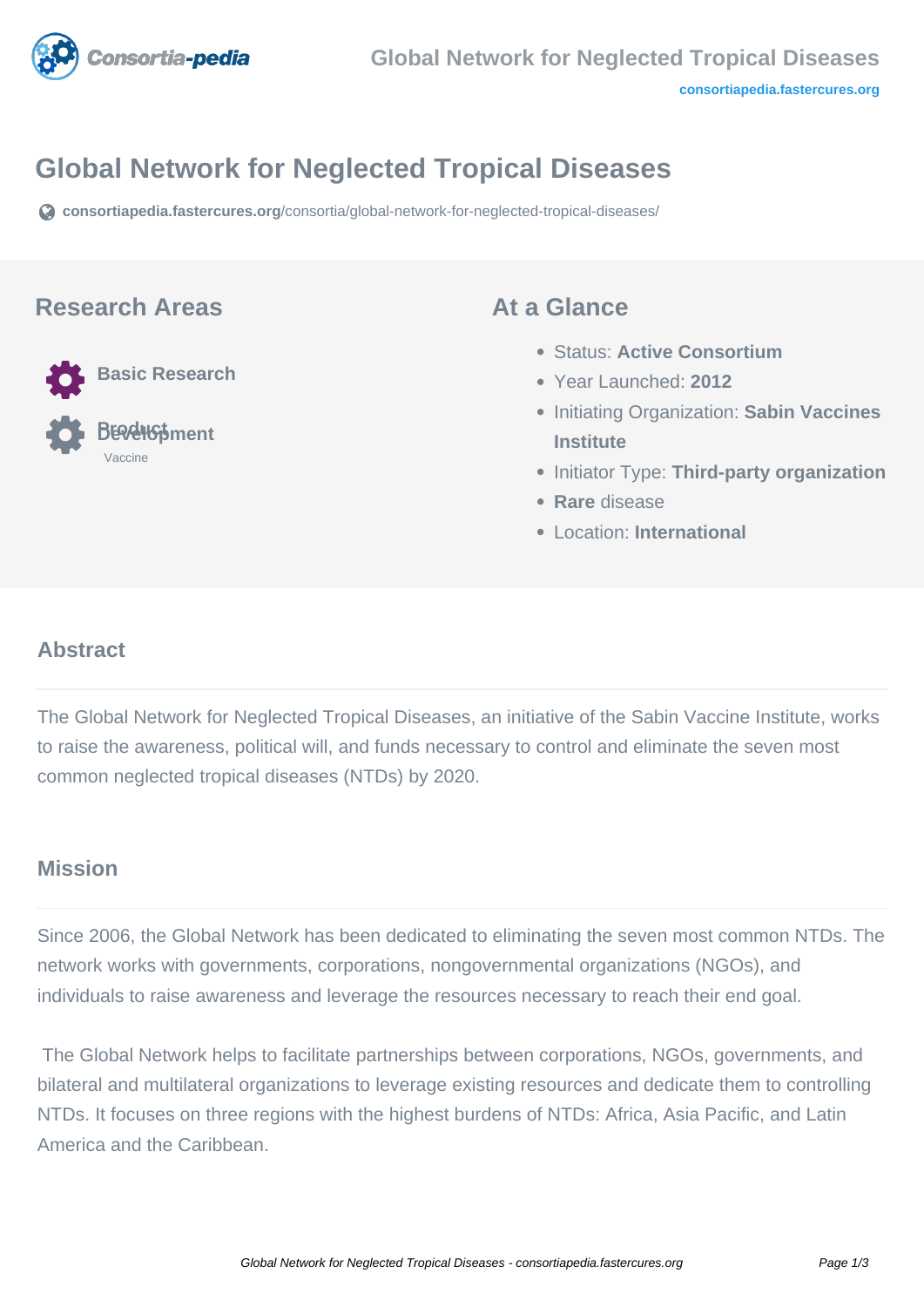

## **Global Network for Neglected Tropical Diseases**

#### **[consortiapedia.fastercures.org](http://consortiapedia.fastercures.org/)**

 The Global Network works with its implementing partners to initiate brand-new programs for NTD control, bring existing NTD control programs to scale, and integrate NTD control with other global health programs such as immunization, nutritional supplement programs, bednet distribution, and maternal, newborn, and child health programs.

 The NTD Special Envoys provide the political voice and technical expertise needed to control and eliminate the most common NTDs by 2020. The Special Envoy Program, made possible through financing from Gary and Alya Michelson of the Michelson Medical Research Foundation, expands the reach of global NTD advocacy efforts through media interviews, publications, opinion pieces, and political engagement.

# **Links/Social Media Feed**

| Homepage           | http://www.globalnetwork.org/                    |
|--------------------|--------------------------------------------------|
| Facebook           | https://www.facebook.com/theglobalnetworkforntds |
| Twitter            | https://twitter.com/Global Network               |
| Other social media | https://www.youtube.com/user/END7TV              |

#### **Points of Contact**

Global Network for Neglected Tropical Diseases 2000 Pennsylvania Ave N.W., Suite 7100 Washington, DC 20006 phone: 202-842-5025 email[: globalnetwork@sabin.org](mailto:globalnetwork@sabin.org)

## **Sponsors & Partners**

Helen Keller International International Trachoma Initiative Liverpool School of Tropical Medicine